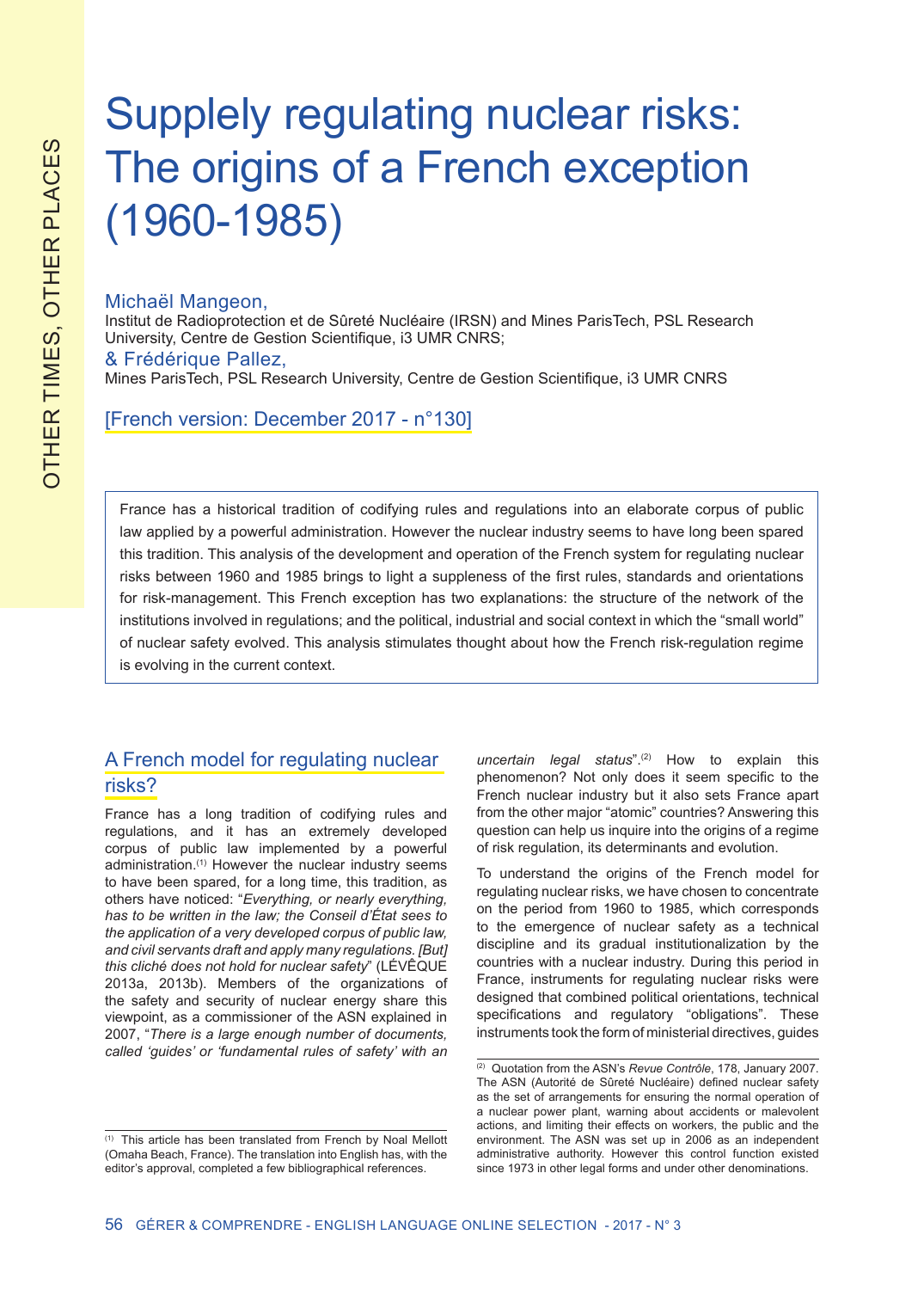of good conduct, rules of design and safety reports. By seeing how these instruments were designed, we have produced new evidence for understanding the French model of safety regulations for the nuclear industry during this period. This look back on history will help us clarify the current situation with its different sociopolitical and economic context.

#### Analyzing "risk-regulation regimes" through their **instruments**

What is risk regulation? We take the public regulation of risks to be "*the set of institutions, rules and norms that contribute to supervising activities with a potential or proven danger for the population's health or well-being*" (BORRAZ 2015, p. 258). Gabrielle Hecht's (2014) work has shown how France, through nuclear energy, has designed "technopolitical" systems that have shaped a "national identity" and formed a technological exception on the planet. His recounting of the history of the French nuclear industry has shed light on the persistence over time of a French specificity in nuclear energy. He has defined a technopolitical system to be "*a set of individuals, engineering and industrial practices, technical objects and institutional ideologies*" that encompasses, in particular, the activities for regulating risks, the topic of ths article.

Others authors (HOOD *et al*. 2001) have tried to describe "*risk-regulation regimes*" by focusing on cases as varied as air pollution, the use of pesticides or even road safety in the United Kingdom. They have described the diverse elements — the institutional organization, rules, regulations, practices and ideas associated with the regulation of specific risks — in these regimes and tried to detect correlations between them. With the help of studies such as these (DETSYK 2010), even though they have not always served as references in this discipline, we have sought to bring to light, without any normative intent, the characteristics of the French risk-regulation regime and to explain the changes in it.

Nonetheless, most researchers agree that there is a variety of risk-regulation regimes, which differ with regard to several variables and, in particular, the type of risk or the country (GALLAND 2011). For instance, a series of studies in the 1980s pointed to major differences in regulating risks between Europe and the United States (VOGEL 1986). In the United States, risk regulation is considered to be an open system involving conflict where stakeholders play a leading role whereas, in Europe, a closed system induces "*a confrontation between the experts who know the best solution […]. In a closed system with a monopoly over knowledge, there is very little room for alternative sources of expertise*" (BONNEUIL & JOLY 2013).

These remarks seem relevant to studies on nuclear safety in France, whose authors (FOASSO 2012, LÉVÊQUE 2013b, ROLINA 2009) have pointed to a French exceptionalism in regulating nuclear risks as compared with the United States. Historically, the systems of nuclear safety in these two countries were grounded on a notable difference in philosophy: for the United States, the use of regulatory instruments, and

for France, a "technical dialog", which has been called "French cooking". This phrase draws attention to the intellectual and cultural proximity between the persons in charge of nuclear safety, and to the direct, close relations between experts, safety authorities and plant operators. Accordingly, the French model's conception of nuclear safety based on a dialog is correlated with a weak (or even absent) regulatory framework whereas control characterizes the US model of regulation based on a major body of legislative and regulatory instruments (acts of law, regulations, standards and codes). These studies have emphasized the existence of two contrasting ideal types of risk regulation in the nuclear industry.

Starting from the hypothesis of a specificity of the French model of regulation, we have chosen to explore this model's instruments, which are a key component in the sense of Hood *et al*. (2001), for whom regulations and standards are the components of risk-regulation regimes. Such instruments are methodologically easy to grasp. For political scientists who have studied public interventions, an instrument is a "*technical arrangement with a generic vocation that bears a concrete conception of the relation between politics and society, and relies on a conception of regulation*" (LASCOUMES 2004, ¶14). Such instruments are, therefore, a litmus test of relations between the rulers and the ruled. They are efficient indicators of the conception of, and changes in, a regulation regime. Among these different forms of instruments for action by public authorities, we have focused on apparently "*depoliticized*" (BORRAZ 2005) technical instruments, all of them intended to help control dangerous activities — what we shall call "instruments of risk regulation". We shall inquire into the factors that have led to choosing such and such a risk-regulation instrument (LASCOUMES & SIMARD 2011).

Two levels of analysis seemed relevant for explaining the types of risk-regulation instruments adopted. The first level is the structure of the network of institutionally implicated stakeholders (BRESSERS & O'TOOLE 1998). We have shed light on the characteristics of this network, which operates like a "small world" of nuclear safety. On a "macro" level, we have examined the effects of the political, industrial and social contexts in which this small world moves and evolves. These two types of variables $(3)$  seem to have provided the keys to understanding the choice of instruments and, through them, the origins of the risk-regulation regime for the nuclear industry. This will lead us to formulate hypotheses about recent trends.

#### Methodology and choice of period

Adopting a sociohistorical approach (BAUDOT 2014, NOIRIEL 2006), we have chosen to study the period from 1960 to 1985: from 1960 when the first organization for controlling nuclear safety was set up in France till 1985 (on the eve of the Chernobyl catastrophe) at a

<sup>(3)</sup> These two variables can be seen in relation to the analytical grid proposed by Hood *et al*. (2001), who have differentiated between a regulation regime's variables of "contents" (the institutional characteristics of regulation) and its variables of "context" (in particular, stakeholders' interests).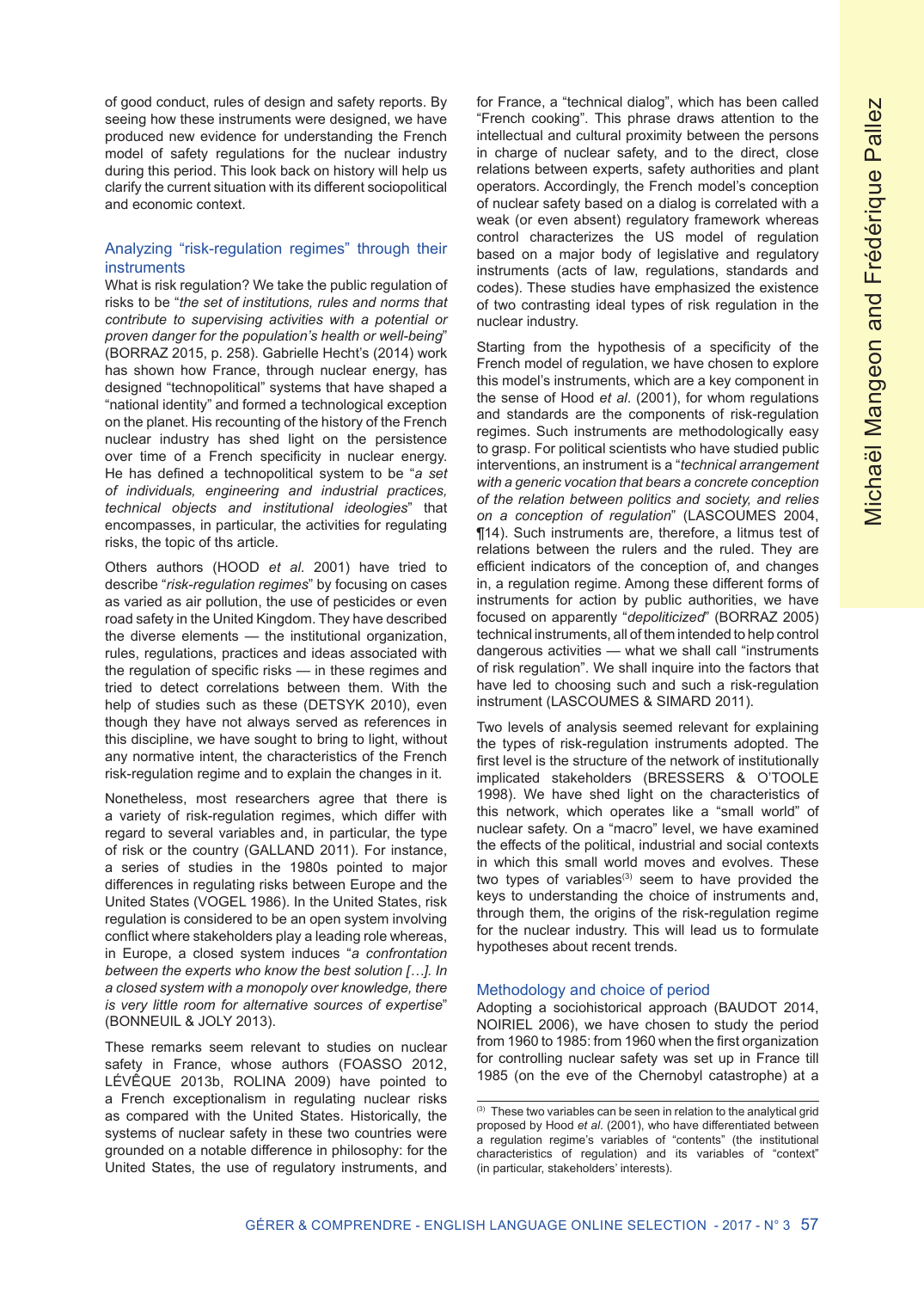time when 56 out of the 58 nuclear reactors that EDF (Électricité de France, the French national electricity utility) was operating in France in 2016 were being built or were already under operation and when the institutional system for regulating risks seemed stable.

This research has mainly relied on archives for this period. Among our sources of information were approximately 300 documents that recount the designing and drafting of risk-reduction instruments. These sources encompass the gray literature available on questions of nuclear safety: technical assessments, minutes of meetings, reports of inspection or from trips abroad, communications to conferences, regulatory and quasi regulatory texts, and documents of public communications. Most of these sources were found in the public archives of the Institut de Radioprotection et de Sûreté Nucléaire (IRSN), EDF, the IAEA (International Atomic Energy Agency) and Framatome.(4) We also obtained newspaper clippings from records in these archives and from *Sud-Ouest* and *Le Monde*. In addition, we used available social science studies (sociology, history, managerial sciences, etc.) on nuclear safety.

The analysis of these sources in the archives was completed with a few interviews conducted with persons in charge of nuclear safety at the end of the 1970s and during the 1980s.

After describing the history of the management of nuclear safety and risk-reduction instruments in France from 1960 to 1985, we shall turn to two major categories of factors that account for the choice of the instruments retained herein: the key role of the small world of institutional actors; and the political, economic and social context at the time. The third part of this article will use this analysis to propose thoughts about the current state of the French regime for reducing nuclear risks and the trends in it.

## The formation of a nuclear safety regime and its instruments, 1960-1985: A brief history

Although the dangers related to radioactivity were known since the mid-1920s, researchers and engineers addressed, little by little, the question of these risks only after the nuclear industry (initially for military and then for civilian purposes) started developing. Between 1945 and 1955, the principal activity in this sector was research under the auspices of a single institution: the Commissariat à l'Énergie Atomique (CEA). The use of atomic energy was "*not concurrent with any specific safety rules save for those that researchers, engineers and technicians voluntarily set for themselves*" (FOASSO 2003).

EDF's entry into the field of civilian nuclear energy in 1955 marked the start of industrialization in this sector. This process called for safety procedures, which would be adopted through a formal dialog between the CEA and EDF based on a single document: the safety report. This system had been set up for EDF's first nuclear power station in Chinon in 1962. In the United States (already since the 1950s), the operators of nuclear installations had to present to supervisory authorities, during each phase (design, construction, operation), a written report describing the state of the installation along with a study of the worst possible accidents. This report had to show that the accidents mentioned were the most serious ones and that the protective measures taken were capable of avoiding disturbances outside the plant. In contrast, the French safety report assessed the risks and protective measures related to the installation but with the goal of obtaining from public authorities permits to build and then operate the installation. In the early 1960s, this report, the key to assessments of an installation's safety, served as the grounds for a dialog between several organizations. Specific arrangements organized this dialog.

In 1968, to put an end to standoffs between the CEA and EDF, an enlarged group of experts was formed of representatives from the CEA, EDF and the Ministry of Industry. Its assignment, which had been the CEA's alone, was to analyze the contents of safety reports. This group, institutionalized by a ministerial order in 1972, was called the Permanent Group (of Experts). It became a key element in the risk-regulation regime of France's nuclear industry. In the mid-1970s, the Permanent Group (made up of representatives of the supervisory authority and of the ministries concerned, and of public experts and industrialists) could be consulted on problems related to the various phases during an installation's life cycle, the drafting of regulations or any other topic having to do with nuclear safety.

In the year following the first oil shock in 1973, the Messmer Plan (Messmer being the name of the minister of Industry) formulated the country's choices with regard to nuclear energy. It also signaled the institutionalization of the organizations in charge of nuclear safety. A supervisory authority was set up in 1973 (SCSIN: Service Central de Sûreté des Installations Nucléaires) and then, in 1976, the Institut de Protection et de Sûreté Nucléaire (IPSN), within the CEA. These organizations, as well as EDF, were then placed under the Ministry of Industry. The supervisory authority formed along with experts and with EDF (the only operator of power stations in France) a "*tripod of safety*" (FOASSO 2003), the Permanent Group serving as its keystone.

Till the mid-1970s, documents (studies, notes, reports, etc. — without any legal status) from these organizations served as the grounds for the work of safety experts. Apart from a decree in 1963,<sup>(5)</sup> there was no legislative or regulatory text on nuclear safety. Following the adoption of the technology for pressurized water reactors (henceforth PWRs), the pressurized components in nuclear installations had to be regulated

<sup>(4)</sup> In 2006, Framatome was renamed AREVA NP. Its archives were consulted at the François Bourdon Academoy in Creusot.

<sup>(5)</sup> Decree n°63-1228 of 11 December 1963 on nuclear installations created the status "base nuclear installations" (INB).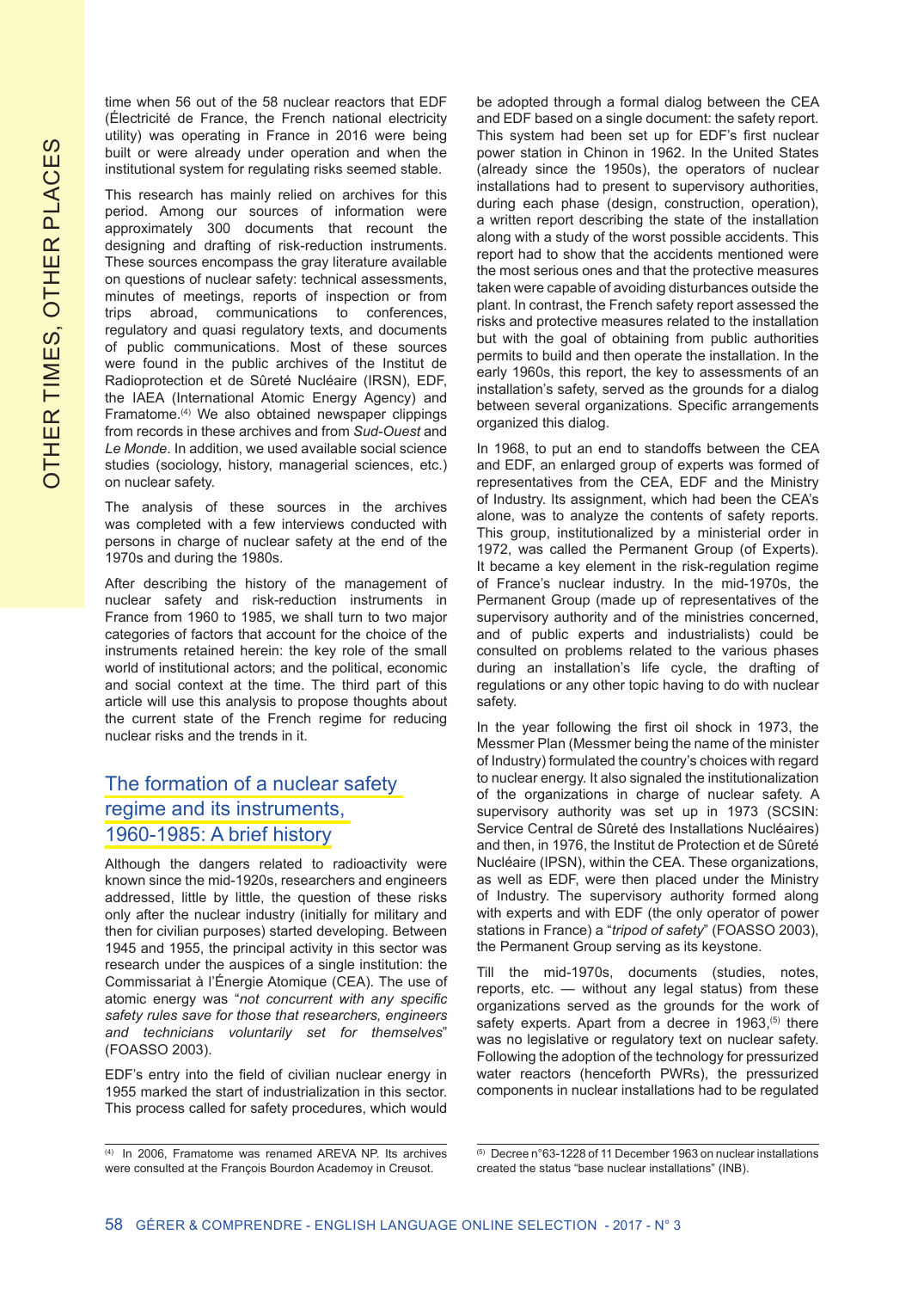by a decree in  $1973^{(6)}$  that placed them under the oversight of the Mining Administration, which, since the 19th century, had the assignment of controlling pressurized installations. This administration's role in nuclear safety would be reinforced.

At the end of the 1970s, technical regulations were drafted in a limited number of documents. These documents mostly took the form of ministerial "notes of orientation" or "orders".(7) In addition, there were the "documents on doctrine" drafted by EDF. Meanwhile, the SCSIN was, on "*subjects of interest*" (as a former head of a supervisory authority said during an interview), drafting a set of fundamental safety rules (RFS: *règles fondamentales de surêté*), which stipulated what was deemed good practices for nuclear power station operators. All of this formed a *de facto* list of regulatory specifications but without creating an actual legal framework — unlike elsewhere, as in the United States or Germany, which were building a more conventional regulatory hierarchy based on acts of law. In France, a regulatory model of this sort would not be adopted till much later, after the turn of the century, as we shall see in the last part of this article.

#### The "small world" of nuclear safety

The "tripod" formed by the organizations in charge of safety already had a long history of collaboration when it was institutionalized in the mid-1970s. These organizations and the persons representing them had been working together for several years, even decades, before the government launched the Messmer Plan. The experts, who knew each other well and shared views, would be at the origin of a risk-regulation regime based primarily on a dialog and consensus.

#### **The isolationism and discretion of expertise and decision-making circles**

Till the middle of the 1970s, the CEA was the only organization for expertise on nuclear risks. Its relation with the military and its initial orientation toward developing nuclear weapons probably explain, in part, the closed, discreet operation of the persons in charge of regulating nuclear risks: "*We observe in France a sort of organizational internalization of risks, in other words, the process of managing risks is maintained within the organizations implicated in the nuclear industry*" (VALLET 1984). Discussions between experts took place inside a closed circle, whose members thought they had the best knowledge about the very technical questions of safety. Although experts from the CEA and EDF sometimes did not agree on technical issues, reaching a consensus through a dialog among peers was the preferred solution.

In 1973, newcomers were introduced in this system: the SCSIN, a regulatory authority, and the IPSN, a source of expertise. However this did not modify the operational principle of a dialog between experts who knew each other very well.

#### **The endogamy of these circles**

As of 1960, experts from the CEA and EDF were led to work together on plans for nuclear reactors. They had been educated in the same schools and shared a common outlook. Since 1955, engineers at EDF had been learning the CEA's techniques, in particular through the INSTN (Institut National des Sciences et Techniques Nucléaires), the CEA's training institute, which offered several technical courses on nuclear safety. These experts had it easy talking together since "*the men from the CEA (scientists, engineers), the people from EDF in charge of nuclear reactors or, later, officials from the ministries, all of them were engineers, physicists, who had a scientific or technical education and who shared the same confidence in 'technical rationality', which could be the only truly objective judge*" (FOASSO 2012).

The circulation of engineers and experts between these various organizations augmented this endogamy. Several experts were involved in the safety both of the CEA's installations for producing plutonium for military purposes and of EDF's first reactors for generating electricity. This closeness was even geographical since, at its creation, the SCSIN's offices were located in Saclay — on the same site as the CEA (FOASSO 2003). Furthermore, these persons were all, since the end of the 1960s, officially under, in one sense or another, the Ministry of Industry.

Finally, the smallness of this world of nuclear safety also fostered "endogamy". This small world included a few organizations and, more importantly, a single nuclear power station operator: EDF. This situation was unique in the world. There were, in 1980, a dozen operators in the United States and five in Germany.

#### **Resisting American pressure**

The shift at the end of the 1960s from the CEA's national technology based on graphite-gas to the American technology based on PWRs (licensed from Westinghouse) opened a new era, since everyone in nuclear safety had to update their education. At the start, this shift forced the CEA and EDF to "copy" American technology in order to be able to build as fast as possible the first PWRs in Fessenheim and Bugey in the early 1970s.

The concept of using another nuclear power station as a benchmark originated in this experience. For Fessenheim, the benchmark was Beaver Valley in Pennsylvania (built in 1976). This concept served to reduce both costs and delays and to gradually train personnel from EDF, Framatome, the SCSIN and CEA by presenting the experiences of nuclear safety authorities in the United States and of American engineering firms. For these two power stations, "*EDF and safety authorities agreed to apply in France the regulations* 

 $\overline{60}$  This entailed an abandonment of the CEA's graphite-moderated reactors in favor of EDF's pressurized water reactors designed by Framatome, under a licence with Westinghouse since 1958. This shift in technology meant that existing texts on pressurized components were no longer applicable as such.

<sup>(7)</sup> Order (*arrêté*) of 26 February 1974 on the construction of the pressure vessel's principal primary circuit. SIN letter (n°1076/77 of 11 July 1977 from the minister in charge of Industry to the general manager of EDF) on major safety options with regard to PWRs.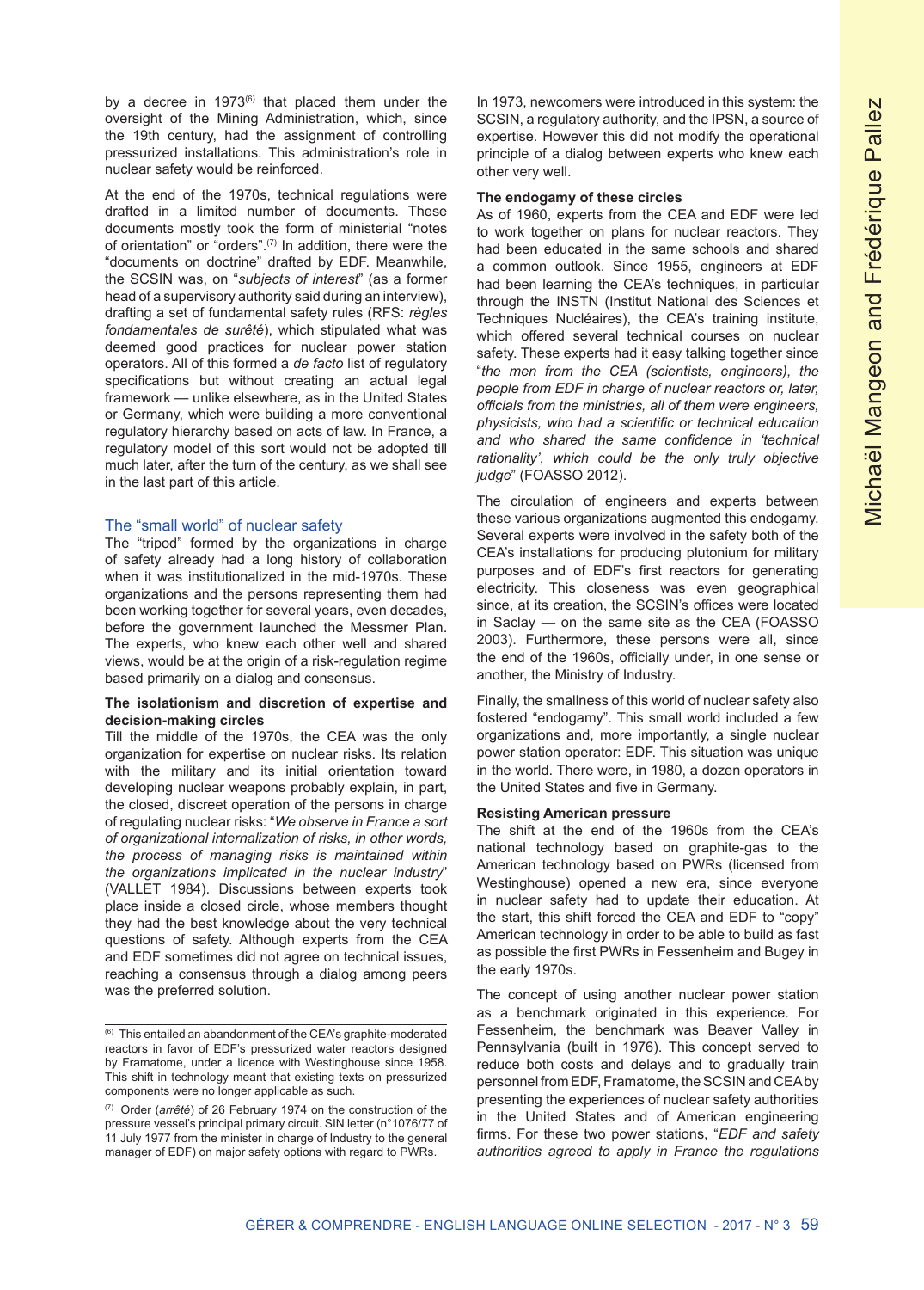*of the US Nuclear Regulatory Commission.*"(8) When examining safety reports from the power stations in Fessenheim and Bugey, the experts of the Permanent Group backed their opinion with American regulations.

This pragmatic mimicry, seen as a necessary step, would, in the 1970s, be counterbalanced by the very the strong determination to develop French know-how about nuclear safety. This can be related to the determination of certain stakeholders to take up a technological challenge (following the events related to atomic bombs) and save a "*national identity*" (HECHT 2014). As of the middle of the 1970s, considerable effort was put into making the reactors and technical rules "French"; and a start was made at drafting French regulations (rules, codes, standards, orientations).

These forms of resistance also occurred when drafting a "doctrine". An international consensus soon formed around the so-called "deterministic" approach to a "deep defense", adopted by the United States in the 1960s and figuring in IAEA's documents. This approach foresaw several layers of protection from the initial phase (designing an installation) onwards. These "lines of defense" were intended to reduce to a very low level the risk that an accident might have serious consequences outside the power plant. This would,

(8) P. TANGUY, "Philosophie de la sûreté en France", *Revue Nuclear Safety*, July 1983.

however, be completed with a so-called "probabilistic" approach, which publications in English were making well known.(9) This probabilistic approach tries to identify cascades of defects that might lead to a major accident; it seeks, in particular, to state the probabilities of the occurrences of these events and of chains of such events.

To analyze nuclear safety in France, experts preferred the deterministic approach even though the IPSN and SCSIN tried to take into account the probabilistic approach. Nevertheless, the latter would never occupy the place it gradually acquired in the United States and United Kingdom. In effect, France would not follow the probabilistic approach's orientation for using statistics to set an acceptable level of risk. The tendency to use statistics in this way was frequent in US documents on "safety goals",<sup>(10)</sup> which set the level of acceptability in terms of the number of deaths or cases of cancers linked to a nuclear installation. For many French experts, basing a risk assessment on statistics alone

(10) NRC, 10 CFR Part 50, "Safety goals for the operation of nuclear power plants: Policy statement", republication 1986.

## **The SCSIN's letters of orientation: Discreet technical and policy instruments**

The SCSIN's "letters of orientation" illustrate what we have called "risk-regulation instruments" and provide a glimpse of the characteristics of the French risk-regulation regime during the 1970s and 1980s. They present, in general terms, the principal safety options to be retained for nuclear power plants on the drawing board or under construction. Each letter has an introduction and then technical appendixes with details about the safety options retained (size of installations, containment buildings, accidents, etc.). The five letters of orientation between 1977 and 1984 were signed by the minister of Industry and sent to EDF's general manager. They came out of the joint work of the IPSN, SCSIN and EDF.

These letters were supple regulatory instruments since they did not formulate obligations. Moreover, they were not published in the *Journal Officiel* and were not visible to the public.

By analyzing the first two letters (1977 and 1978), we could detect the "negotiations" under way between the controlling authority and the operator about the type of nuclear safety options to adopt for building the next nuclear power stations.

In the first of these two letters, the Ministry of Industry, via the SCSIN, recommended EDF to use probabilistic goals to study safety, and it even set a number that, deemed to be the threshold between acceptable and unacceptable levels of risk, conditioned the scaling of protective measures for nuclear power stations: "*The global probability that a unit*  ca*n be at the origin of unacceptable consequences should not be more than 10°/year."ª* Though unable to reconstitute the full process of these negotiations, we think that EDF had a difference of opinion about the recommendation on using probabilities. It felt that this recommendation was "*not well founded [and was] in any case, premature*".<sup>b</sup> The debate would be closed by the Ministry, which choose to not impose its views: "*The figures on probability in my letter SIN n°1076/77 ultimately ought to be considered to be orders of magnitude".<sup>c</sup> So, there was no longer any question* about releasing limits of acceptability, and the probabilistic goals were to serve only as a guide for a technical risk assessment. This deterministic approach, combined with a dialog among experts, was the grounds for evaluating safety.

\_\_\_\_\_\_\_\_\_\_\_\_\_\_\_\_\_\_\_\_\_\_\_\_\_\_\_\_\_\_\_\_\_\_\_\_\_\_\_\_\_\_\_\_\_

<sup>(9)</sup> In particular the report by Norman RASMUSSEN, "Reactor safety study: An assessment of accident risks in US commercial nuclear power plants, Executive Summary", WASH-1400 (NUREG-75/014). Rockville, MD, USA: US Nuclear Regulatory Commission, October 1975. Available via https://www.osti.gov/ servlets/purl/7134131.

ª SIN letter n°1076/77 of 11 July 1977 (from the minister of Industry and EDF's managing director) on the major safety options of PWR units.

b EDF's reply of 5 October 1977 to the aforementioned SIN letter.

 $^\circ$  SIN letter n°576/78 of 16 March 1978 (from the minister of Industry to EDF's managing director) on the major safety options of PWR units.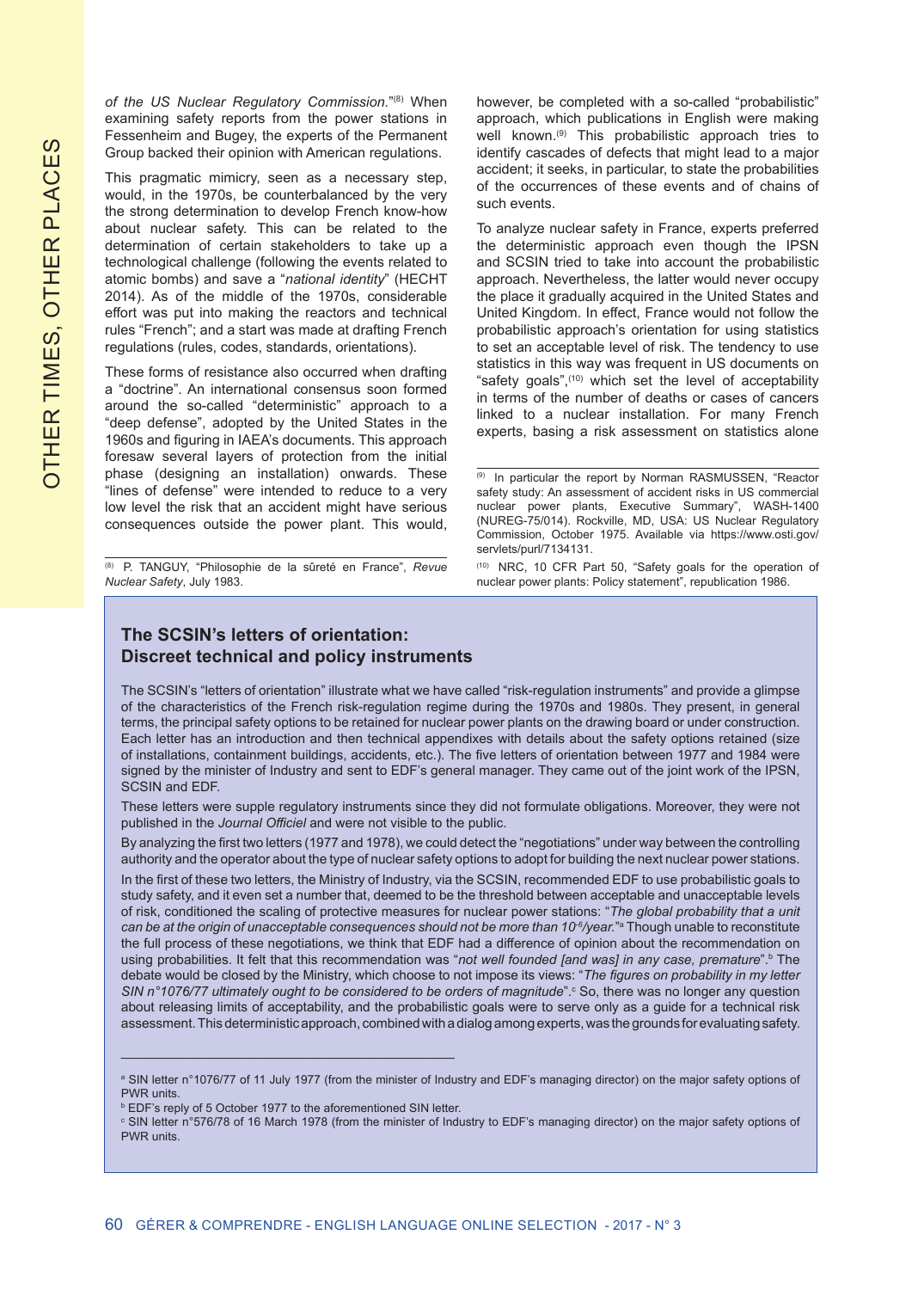would mean abandoning their "technical dialog", which was the grounds for assessing safety (LÉVÊQUE, 2013b). At the time, these experts were convinced that the acceptance of nuclear energy by society had to be based on a strong, discreet technical expertise grounded on the judgment of engineers rather than on tables of statistics.

A fine illustration of how this small world worked together comes from the ministerial "letters of orientation" (cf. Insert 1), which provide information about the process for drawing up, within a closed group of experts, a "doctrine" and the instruments (supple instead of coercive) implied by it. As much can be said for the various policy instruments created in the late 1970s. This process falls in line with the analysis made by Bressers and O'Toole (1998), who found in the operation of persons in a coherent, interconnected network the explanation of why policy instruments were chosen that were not very normative and were co-constructed with the "targeted public" (in this case, nuclear power plant operators).

This process allowed for freedom of choice when applying these instruments. The latter were, it is worth pointing out, paradoxically part of a process that seemed to be highly standardized, "routine" (involving meetings of the Permanent Group and the examination of safety reports).

This making of risk-reduction instruments in "*discreet*" places (CHANTON *et al*. 2016, GARRAUD 1990, GILBERT & HENRY 2012) has implications for the form chosen for most of these instruments, namely: "reglulations or quasi regulations". In effect, the French Parliament did not have a word to say about the organization of the nuclear industry before the turn of the century. This "institutional architecture" was very cohesive, all of it under the Ministry of Industry. What characterizes the risk-reduction instruments produced in these discreet circles, by this small world of nuclear safety, is their regulatory suppleness. The 1980s would bolster this French risk-regulation regime, which experts and decision-makers in France called a "technical dialog", but which international observers have called "French cooking". The context reinforced this process.

#### The impact of the political, industrial and social context on risk-reduction instruments

In the 1970s, choices about the safety regime were tightly coupled with the development of a nuclear program and the efforts to boost exports. Meanwhile, tensions were growing with society, in particular with antinuclear activists, who were trying to block, physically or legally, construction sites for nuclear installations. This context would affect the choice of risk-reduction instruments.

#### **Supple rules to avoid hampering construction**

*regulations], of which we have difficulty seeing the coherence, […] is, nonetheless, currently a very useful reference for drawing up technical regulations in other countries.*"(11) French experts extended this criticism to the time needed to obtain permits for operating nuclear power plants: "*A request for a permit can take two years of procedures. We can, therefore, conclude that the AEC has probably gone too far, too fast*"(12) (QUENIART 1974). In effect, the average length of time for building a nuclear power station in France was six years compared with ten years in the United States (KITSCHELT 1986).

According to a note from EDF's Direction of Equipment, the drafting of a regulation should make it possible "*to limit demands for supplementary studies, to not have to deal with new challenges when examining safety for each new program filed by the prime contractor.*"(13) In line with this point of view and with the ministry in charge, which was trying to speed up work at construction sites, industrialists introduced the preoccupation with efficiency in their communications. Meanwhile, the first difficulties were cropping up technically (overshot deadlines) as well as socially and politically (the increasing virulence of opponents at worksites).(14) For EDF, the role of regulation "*is not just to coerce but also to help the operator by providing him with arguments that are legitimate since they are based on science and the law*".<sup>13</sup>

#### **Exporting reactors and French standards**

In France, stakeholders in the nuclear industry wanted a system of simple, stable rules; but the determination to export industrial techniques forced the constructor (Framatome) and the operator (EDF) to draft rules for designing and building nuclear power stations. As top executives at Framatome explained, "*Exportation, maybe even more than the nation's program for generating electricity from nuclear power, leads to French technical regulations being rapidly drafted and established*" (COUDRAY & PERRAIS 1974). The United States and Germany developed important systems of standards that linked the design and construction of power stations to nuclear safety. In France, this was not yet the case at the end of the 1970s, a situation that "*can be a handicap on exportation, while others constructors are cleverly stating that they have 'systems of standardization' more developed than in France and more or less in line with safety regulations*".(15)

While not hiding their interest in the American regulatory model, which served as a reference mark, French experts wanted to stymie the growth of regulations. An official at the SCSIN had this to say about American regulations: "*Public authorities are very directive, and this is not unrelated to the diversity of the producers of electric energy in the country. The complex set [of* 

<sup>(11)</sup> Course on the establishment and execution of projects for producing electricity from nuclear power, IAEA, 1976.

<sup>(12)</sup> The Atomic Energy Commission (AEC) was the organization in the United States in charge of promoting and controlling nuclear energy till 1974, when it was replaced with the Nuclear Regulatory Commission (NRC), a move that separated "promotion" from "control".

<sup>(13)</sup> EDF, "Intérêt d'une réglementation française en matière de sûreté", February 1977.

<sup>(14)</sup> At the peak of opposition in 1977, demonstrations on the worksite of the Creys-Malville fast-breeder reactor resulted in a demonstrator's death during confrontations with law enforcement. (15) Minutes of the meeting "Codes et normes utilisés dans l'industrie électronucléaire", Ministry of Industry and Research, 1976.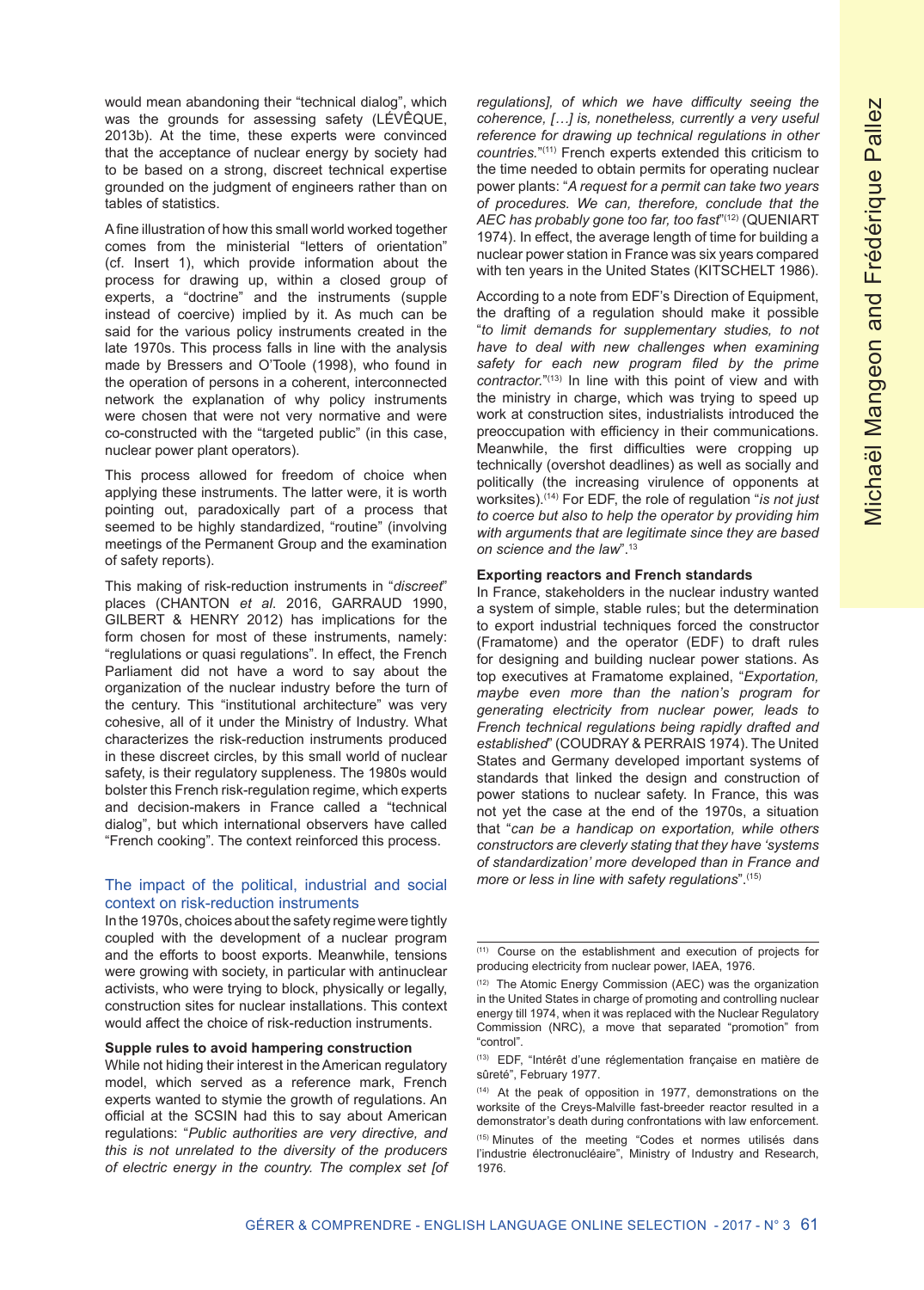Since it wanted to export PWRs, France needed to create its own system of standards. A start would be made at doing this in 1978: a set of rules of design and construction (RCC: *règles de conception et de construction*) was intended to be exhaustive, exportable and modifiable over time (*cf*. Insert 2). These documents "*should be capable of being published right away and of being amended, if need be, without excessive effort*" (COUDRAY & PERRAIS 1974).

#### **Avoiding legal battles with antinuclear activists**

The strong antinuclear movement in the mid-1970s also probably had an indirect effect on the form of policy instruments. The period between 1975 and 1980 was tense owing to strong local protests, approximately a hundred violent attacks: bombs on construction sites, acts of arson or sabotage (of materials or operating systems), and attempts on the lives of persons linked to atomic energy. On the initiative of a group of scientists (Groupement de Scientifiques pour l'Information sur l'Énergie Nucléaire, GSIEN), a scientific campaign of counter-information was organized.

Meanwhile, protest was moving into the courts, as environmentalist associations and locally elected officials filed lawsuits in administrative tribunals for the purpose of nullifying building permits (GARRAUD 1979). These suits cited several grounds: irregularities in public hearings, incomplete administrative documents, problems with expropriation procedures, etc. Although these legal actions came to naught when the Conseil d'État dismissed them,(16) the "*construction of nuclear power plants has been delayed by two years on the*  average" according to EDF's chairman of the board.<sup>(17)</sup>

One effect of this protest was to complicate and tighten technical and administrative procedures. This was the context for the passage of the act of 1978 on the protection of nature, which "*forces EDF to make, on each site, an impact study that assesses the initial state and the impact on the environment of constructing a power station*" (GARRAUD 1979). It is likely that, to avoid more conflicts with environmentalist organizations and local officials, one political strategy was to see to it that regulatory instruments on technical questions were not legally binding, the intent being to avoid public hearings and controversies with opponents.

The combination of this context (social, political and industrial) with the collaboration among stakeholders in the nuclear industry explains why the risk-reduction

(16) *Le Monde*, February 1978.

(17) *Le Monde*, 13 October 1978.

## **Two sets of rules, the RCC and RFS: Endorse French practices and export them**

\_\_\_\_\_\_\_\_\_\_\_\_\_\_\_\_\_\_\_\_\_\_\_\_\_\_\_\_\_\_\_\_\_\_\_\_\_\_\_\_\_\_\_\_\_

In 1974, an invitation to bid was made by ESKOM, a South African power station operator. Three consortiums (respectively, American, German and French, the last led by Framatome) tendered bids for the two reactors to be built at Koeberg. The safety of nuclear installations was an extremely important issue, in particular for importing countries, like South Africa, that were venturing into nuclear energy.

ESKOM criticized the French offer, mainly from a technical viewpoint, as being based on weak national regulations. Nevertheless, the American consortium, though the frontrunner, would lose this market for political reasons, since Dutch MPs (the Netherlands being part of the consortium) did not want a deal with South Africa. In addition, the German consortium's financial package fell short compared with the French offer.ª Following this major success, EDF and Framatome realized that a set of French safety rules had to be drafted if they were to win other foreign markets.

EDF and Framatome started codifying practices for design and construction. This would lead to the adoption in 1978 of a set of rules, the RCC (*règles de conception et de construction*), which would serve as the reference for designing and building future nuclear power plants in France and elsewhere. The RCC, though optional, dealt with all subjects related to the design and construction of nuclear reactors, even topics not directly related to questions of safety and security. The SCSIN would tranpose the rules directly related to safety issues into the RFS (*règles fondamentales de surêté*). According to a former member of the Permanent Group, Framatome thus wanted a sort of "free rein from the French safety authority" for exporting its power plants.

The CEA (along with its arm of expertise, the IPSN) and EDF (the single operator of PWRs in France) drafted the RFS. The SCSIN — with, at the time, little technical competence and a small staff — managed to put on the agenda the validation of the proposals made by the two organizations and the objective of drafting a new RFS. French experts chose to design safety rules for handling issues of current importance and to address fewer issues than in the United States. In the middle of the 1980s, the RFS contained approximately thirty rules (This number has remained nearly constant, even today), whereas the US Nuclear Regulatory Commission had already published nearly a hundred guidebooks by the end of the 1970s. The RFS deals with broad topics ranging from natural risks (floods, earthquakes, etc.) to waste storage and even including civil engineering.

Given the lack of an exhaustive regulatory framework, the RCC and RFS have been the major risk-regulation instruments for the safety of the nuclear power stations built not just in France but also abroad.

a Appendixes of "Le contrôle de la sûreté et de la sécurité des installations nucléaires", report n°278 by Claude Birraux, MP, in the name of the Office Parlementaire d'Évaluation des Choix Scientifiques et Technologiques, 12 May 1996.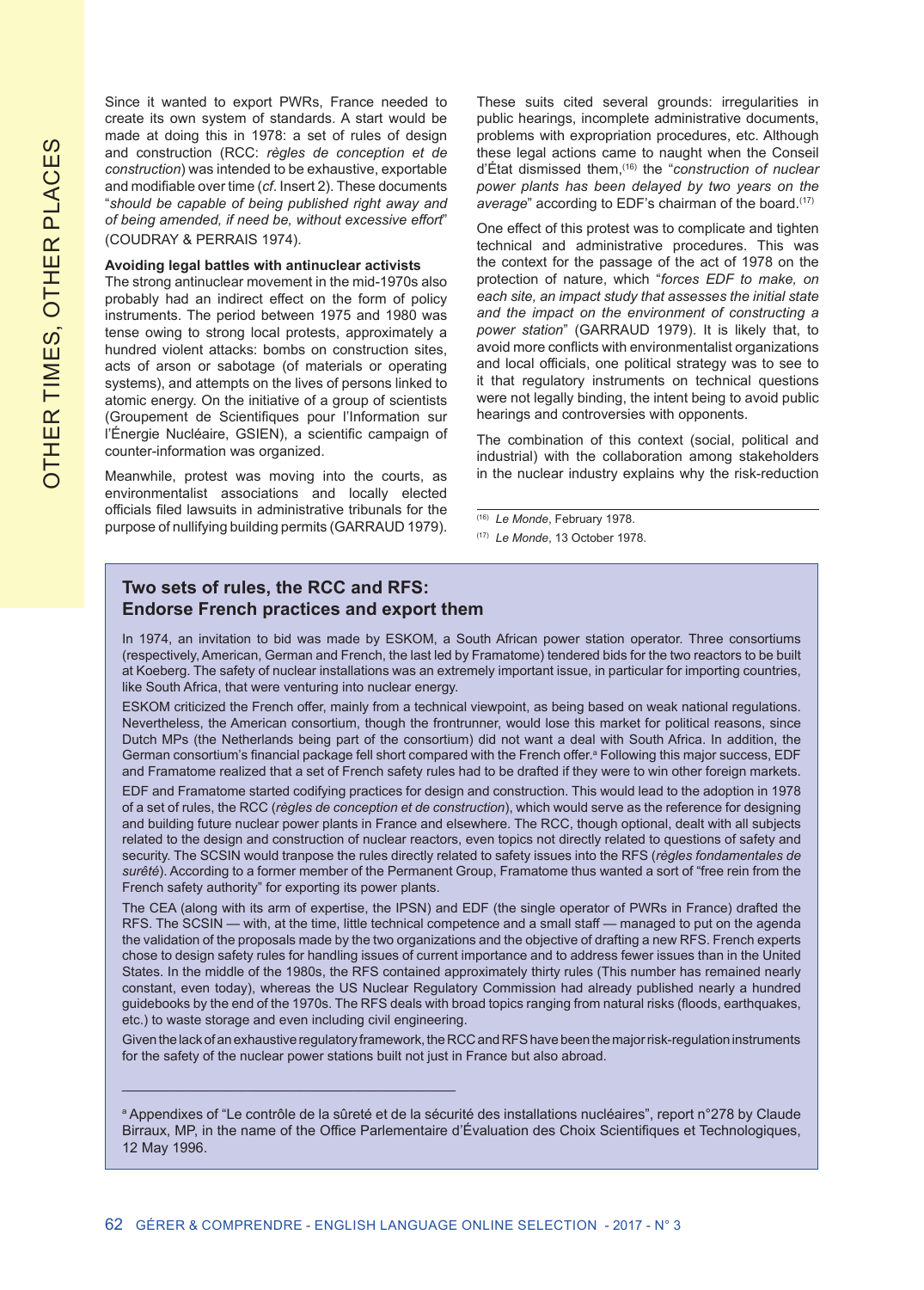instruments drafted in these discreet circles took a form that was not binding in the eyes of the law and not visible to the public — in contrast with other fields of public action. By preferring negotiations among experts and supple regulations, the organizations concerned with safety designed, with the consent of political officials, a peculiar risk-regulation regime.

Could this French exception last? Applying the analytical grid used to understand the origin of the country's risk-regulation regime, we shall now conjecture a few points for answering this question.

## The end of French "exceptionalism"?

Risk-reduction regimes evolve, especially under outside pressure, as pointed out by Hood *et al*. (2001). During the 1990s, there were movements for more transparency and accountability. Although this trend was not limited to the nuclear industry, it is worthwhile recalling its role in France and dwelling on its effects on the current state of the French regime for regulating nuclear risks.

#### Routinizing the risk-reduction regime

The changes undergone by the risk-reduction regime at the end of the 1990s were not so important as those in the middle of the 1980s. This regime was stabilized around one source of expertise (the IPSN), one controller (the DSIN: Direction de la Sûreté des Installations Nucléaires, which replaced the SCSIN in 1992) and the original players (EDF, the CEA and Framatome). Whereas the accident at Three Mile Island in 1979 did not spawn technical innovations, the Chernobyl catastrophe in 1986, along with the shortcomings in the Soviet risk-regulation regime, would stimulate a long current of thought about the French system.

In the 1990s, a series of incidents occurred at nuclear power stations in France. At the start of this decade, cracks were discovered in the cover of several reactor pressure vessels. In the middle of the decade, several incidents at Superphénix spurred a debate in the media and in political circles before the definitive shutdown of this fast breeder reactor in 1997. In 1998 and 1999, two incidents received wide coverage by the mass media: a crack in pipes at the Civaux plant and a tank overflow at Blayais. Meanwhile, affairs in the field of health (*e.g.* mad cow disease, asbestos, the "contaminated" blood supply) were receiving international coverage. What also marked this period was the gradual assertion of authority by the Autorité de Sûreté Nucléaire (ASN). Its director from 1993 to 2012, André-Claude Lacoste, used the media as a means; he did not hesitate, at times, to go public with problems in order to bring pressure to bear on EDF (SAINT RAYMOND 2012).

This was the context for the report by the MP Jean-Yves Le Déaut (1998) to the Prime Minister. It proposed several major institutional changes in the regulation of nuclear risks, in particular the creation both of an institute of expertise on nuclear safety and radioactivity independent from the CEA and of a safety

authority independent of the ministries, all of this to be included in an act of law on nuclear safety. The report stated: "*The French will not have confidence in nuclear energy unless they acquire the deep conviction that they are being told the truth. Transparency is the* sine qua non *of confidence […] A foundational law on nuclear energy that states the major principles, updates the decree of 1963 and creates an independent authority must be debated in parliament in order to reinforce transparency […] Nuclear activities must be socially acceptable*" (LE DÉAUT 1998). This report's conclusions were not without effect. The IPSN and OPRI (Office de Protection contre les Rayonnements Ionisants) were replaced in 2002 with an institute that, independent of the CEA, was not placed under a ministry: the Radioprotection and Nuclear Safety Institute (IRSN: Institut de Radioprotection and de Sûreté Nucléaire). Furthermore, the act on transparency and nuclear security, which would not be adopted till 2006, set up the ASN, an independent administrative authority.

Nuclear power station operators thought that independence and transparency would provide leverage for making nuclear energy more acceptable to public opinion and, thereby, foster this industry's economic development. The act of 2006 and the creation of the ASN were deemed positive for the nuclear industry's image, as Pierre Gadonneix, general manager and chairman of the board at EDF, stated in 2007: "*Through its action on the standardization of safety rules at the European and world levels, the ASN is helping to create conditions for stimulating the growth of nuclear energy worldwide.*"(18)

As for risk regulation, the ASN started, in 2008, "*completely reworking regulations*" (19) so as to gradually replace the RFS with "*guides*", which had the same status as codes of conduct but were, under the act of 2006, part of a hierarchy of regulations that did not exist in the 1970s or 1980s. Already at the turn of the century, there was a system of regulatory decisions and formal notifications, which the public could now consult, not to mention the advisory opinions of the IRSN. This system strengthened the new model and made visible (part of its) operations, which used to be cloaked

Meanwhile, the awareness of threats to the environment beyond national borders was growing: the claim that the "cloud from Chernobyl" had stopped at the border with Germany had spurred many a comment. There was a gradual determination to harmonize, or standardize, regulations at the international and European levels, through, in particular, regulatory instruments such as the Safety Reference Levels designed by the Western European Nuclear Regulators Association (WENRA), which, created in 1999 on the initiative of André-Claude Lacoste, grouped nuclear safety authorities from European countries.

<sup>(18)</sup> ASN's *Revue Contrôle*, 178, January 2007.

<sup>(19)</sup> ASN's *Revue Contrôle*, 197, March 2014.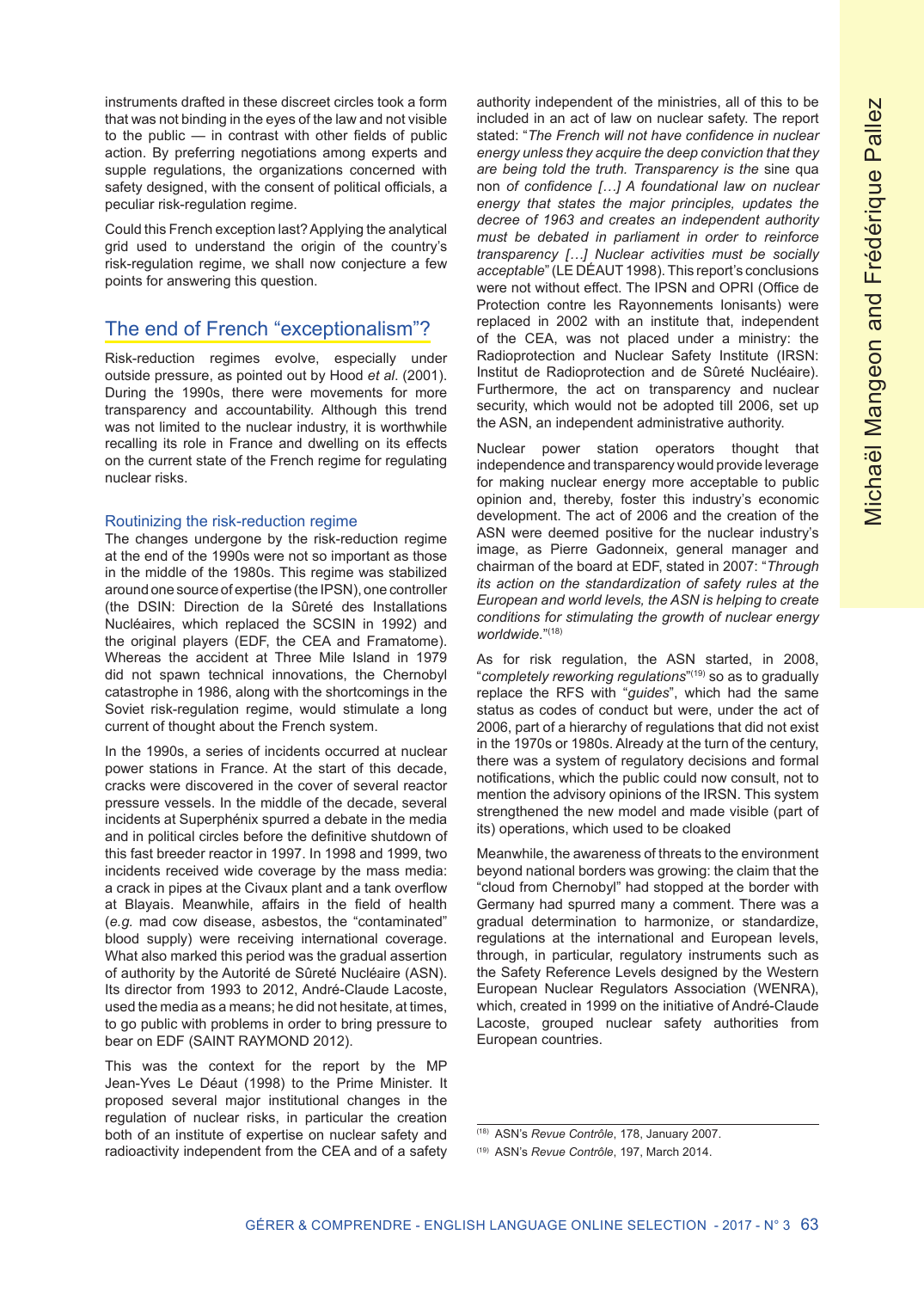In spite of this apparent spate offer actions, actual changes occurred incrementally (LINDBLOM 1959) an evolution rather than a revolution that led to a slow reorientation under outside pressure. At the end of the first decade of the new century, several risk-regulation instruments, such as the RFS and RCC, were still being used to assess nuclear safety in France. The old RFS rules were cautiously replaced with the new "guides": a dozen guides on questions of nuclear safety or on new topics. Likewise, the risk-regulation regime still hinged on the Permanent Group of Experts, the periodical updating of safety reports on installations, decennial visits, and a system of visits by the ASN for supervision and inspection. Till 2010, the safety regulation regime seems to have remained stable in a context favorable to nuclear energy (given the high prices of natural gas and oil, the new "carbon taxes", etc.) and to the opening of new sites for building nuclear power stations around the planet.

The accident at Fukushima in March 2011 would signal a turning point for this risk-regulation regime.

#### After Fukushima, accelerated changes

As shown, the risk-regulation regime experienced a long period of stability till into the first decade of the new century, when it underwent an evolution without apparently being destabilized.<sup>(20)</sup> The accident at Fukushima in 2011 was a politicized "*focusing event*" (BIRKLAND 1998) widely covered by the media. This crisis induced a number of changes, still under way, and seems to have signaled a turning point.

The Fukushima Daiichi catastrophe cracked the consensus on public communications among the historical stakeholders in the French risk-regulation regime. Officials at the ASN and IRSN kept their distance from both the government and nuclear power station operators. André-Claude Lacoste declared, "*No one can guarantee there will never be a nuclear accident in France.*"(21) The phrase "gendarme of nuclear energy" would now be used to refer to the ASN, owing, in particular, to its president who was said to be the "*incorruptible of the nuclear industry*".(22)

This shift in the ASN's image coincided with the increasing use, under the act of 2006, of risk-regulation instruments, such as the "regulatory prescriptions" and "decisions" that were now legally binding on plant operators. These instruments, which are made public (as are, too, the IRSN's opinions, the ASN's guides and its followup letters on inspections), suggest a momentum toward a regime that is more open to the public and more rigid at the regulatory level.

Since 2015, the ASN has, relying on recent texts,  $(23)$ undertaken various actions with media coverage in relation to suspected anomalies in PWR units or parts of reactors.<sup>(24)</sup> One episode led, in the autumn of 2016, to stopping 21 reactors (out of 58) for a series of controls — with concern about the effects on the supply of electricity during the winter of 2016-2017.

These events are evidence of a much more coercive use of risk-regulation instruments and, in comparison with the past, of a greater willingness to go public with safety problems. The relation between two different conceptions of nuclear safety is definitely under tension. For some stakeholders, safety is mainly a technical matter for engineers alone to judge; and communications toward society must be controlled so as to have positive effects. For others, whose number is growing, legal rules should prevail; and there must be full transparency toward society. This second viewpoint, which seems to be gradually supplanting the first, could move the French risk-reduction regime into a new phase.

## **Conclusion**

In the 1970s, the organizations in charge of nuclear safety designed supple regulatory instruments that combined safety with industrial efficiency. By analyzing the actions of the small world of nuclear safety as well as the social, political and industrial context at the time, we have shown the coherence between these two factors (the choice of regulatory instruments and context) and the regulatory regime in general. This coherence seems to account for the French exceptionalism discussed at the start of this article, and for its stability over a long period.

Only much later, during the decade 2000-2010, did the risk-regulation regime undergo a major transformation tending, especially since the Fukushima accident, to bring it closer to international standards. The changes under way have broken up the unity of the small world of nuclear safety and introduced a major new player, public opinion, and a new type of intervention, "publicization" in the sense of "making/going public" (a phrase we prefer since we still see very little actual participation by the public in technical discussions on safety problems). Problems that were technical have thus become political and societal, as they move out of the limited circle of this industry's historical stakeholders. This generic process might be relevant to other types of risks, but it seems specific to the nuclear industry in France, given the nature of risks there and, even more, this industry's historical opacity.

But what has changed is the second factor identified by this analysis of the origin of the French regulatory regime. In the changed political and industrial context, France's industrial strategy is no longer rushing to build

<sup>(20)</sup> This explains why François Lévêque, in his books in 2013 (obviously written well before that date), had a somewhat atemporal opinion of the French regulatory system and did not mention the recent radical change.

<sup>(21)</sup> *Le Point*, 30 March 2011.

<sup>(22)</sup> "André-Claude Lacoste, l'incorruptible du nucléaire", *La Croix*, 10 October 2012.

<sup>(23)</sup> *Arrêté ESPN*, decision of 12 December 2005 on pressurized nuclear equipment.

<sup>(24)</sup> https://www.asn.fr/Informer/Actualites/Irregularites-detecteesdans-l-usine-d-Areva-de-Creusot-Forge-l-ASN-fait-un-point-detape.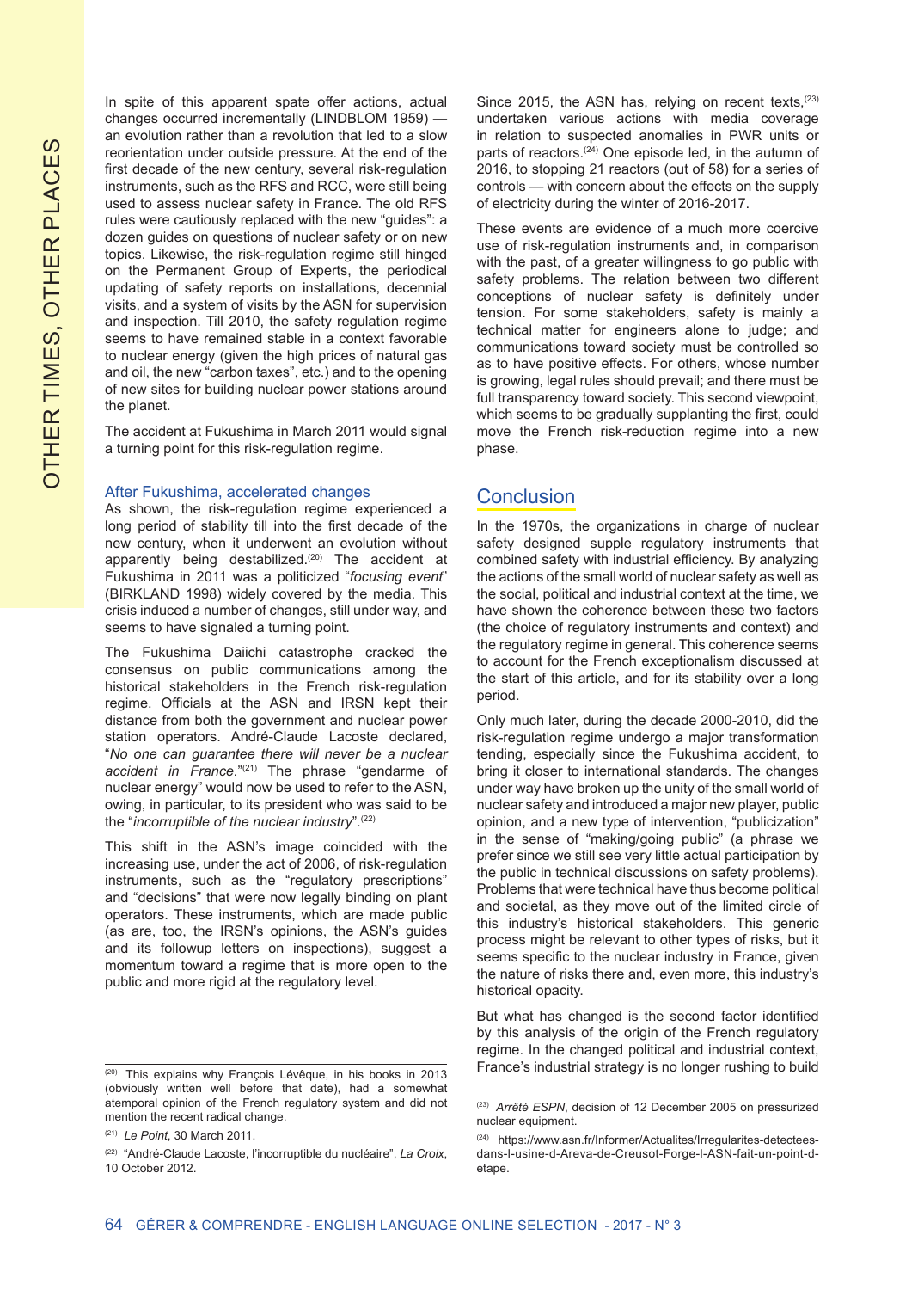a fleet of nuclear reactors but, instead, trying to prolong the life cycles of existing nuclear power plants: only one new reactor is being built (the EPR in Flamanville), and no other program has been announced. Internationally, French industrialists are facing stiff competition from new exporting countries, such as China, in a difficult context since Fukushima.

All of these factors are gradually leading toward an alignment on international standards for regulations and, more broadly, for the regulatory regime.

Little by little, we are apparently observing a shift from a dialog among engineers toward more formal legal rules and higher public visibility. It is, however, too early to talk about the end of French exceptionalism. In practices, we observe the persistence of traits of the regulatory regime that took shape between 1960 and 1985. It would even be possible to describe the current situation as a form of hybridization between two risk-regulation regimes. To make predictions about its stability, we need to better understand this process of hybridization.

## **References**

BAUDOT P.Y., "Le temps des instruments. Pour une socio-histoire des instruments d'action publique", pp. 193-236, in C. Halpern, P. Lascoumes & P. Le Galès (eds.), *L'instrumentation de l'action publique* (Paris: Presses de SciencesPo) 2014.

BIRKLAND T.A., "Focusing events, mobilization, and agenda setting", *Journal of Public Policy*, 18(1), pp. 53-74, 1998.

BONNEUIL C. & JOLY P.B., *Sciences, techniques et société* (Paris: La Découverte) 2013.

BORRAZ O., "Les normes: instruments dépolitisés de l'action publique", pp.123-161, in P. LASCOUMES & P. LE GALÈS (eds.), *Gouverner par les instruments* (Paris: Presses de Science Po) 2005.

BORRAZ O., "Régulation", pp. 258-265, in C. GILBERT, E. HENRY, J.N. JOUZEL & P. MARICHALAR (eds.), *Dictionnaire critique de l'expertise. Santé, travail, environnement* (Paris; Presses de SciencesPo) 2015.

BRESSERS H.T. & O'TOOLE L., "The selection of policy instruments: A network-based perspective", *Journal of Public Policy*, 18(3), pp. 213-239, 1998.

CHANTON O., MANGEON M., PALLEZ F, & ROLINA G., "La dynamique des régimes de régulation de la sûreté nucléaire française à la lumière de ses instruments", paper presented at *Les journées du risque: Nucléaire, homme société*, 2016.

COUDRAY M. & PERRAIS J.P., "Sûreté nucléaire et exportation des centrales nucléaires", *Annales des Mines*, pp. 123-132, 1974.

DETSYK A., *Préparation à un accident nucléaire. Le cas du Royaume-Uni*, thesis, King's College, London, 2010.

FOASSO C., *Histoire de la sûreté de l'énergie nucléaire civile en France (1945-2000). Technique d'ingénieur, processus d'expertise, question de société*, PhD dissertation, Lyon 2 University, 2003.

FOASSO C., *Atomes sous surveillance. Une histoire de la sûreté nucléaire en France* (Berlin: Peter Lang) 2012.

GALLAND J.P., "France/Grande-Bretagne: une comparaison entre deux régimes de régulation des risques industriels". *Annales des Mines — Responsabilité et Environnement*, 62, pp. 62-66, 2011.

GARRAUD P., "Politique électro-nucléaire et mobilisation. La tentative de constitution d'un enjeu", *Revue française de science politique*, 3, pp. 448-474, 1979.

GARRAUD P., "Politique nationales: l'élaboration de l'agenda", *L'année sociologique*, 40, pp. 17-41, 1990.

GILBERT C. & HENRY E., "La définition des problèmes publics. Entre publicité et discrétion", *Revue française de sociologie*, 53(1), pp. 35-59, 2012.

HECHT G., *Le Rayonnement de la France. Énergie nucléaire et identité nationale après la Seconde Guerre mondiale* (Paris: Éditions Amsterdam) 2014.

HOOD C., ROTHSTEIN H. & BALDWIN R., *The Government of Risk: Understanding Risk Regulation Regimes* (Oxford: Oxford University Press), 2001.

KITSCHELT H.P., "Political opportunity structures and political protest: Antinuclear movements in four democracies", *British Journal of Political Science*, 16(1), pp. 57-85, 1986.

LASCOUMES P., "La Gouvernementalité. De la critique de l'État aux technologies du pouvoir", *Le Portique*, 13-14, 2004. Available at

https://journals.openedition.org/leportique/625.

LASCOUMES P. & SIMARD L., "L'action publique au prisme de ses instruments", *Revue française de science politique*, 61, pp. 5-22, 2011.

LE DEAUT J.Y., *Le système français de radioprotection, de contrôle et de sécurité nucléaire. La longue marche vers l'indépendance et la transparence* (Paris: La Documentation Française) 1998.

LÉVÊQUE F., *La sûreté nucléaire. Analyse économique des régulations américaine, française et japonaise* (Paris: CERNA. Mines ParisTech) 2013a.

LÉVÊQUE F., *Nucléaire on/off. Analyse économique d'un pari* (Paris: Dunod) 2013b.

LINDBLOM C.E., "The science of 'muddling through'", *Public Administration Review*, 19(2), pp. 79-88, 1959.

NOIRIEL G., *Introduction à la socio-histoire* (Paris: La Découverte) 2006.

ROLINA G., *Sûreté nucléaire et facteurs humains. La fabrique française de l'expertise* (Paris: Presses des Mines) 2009.